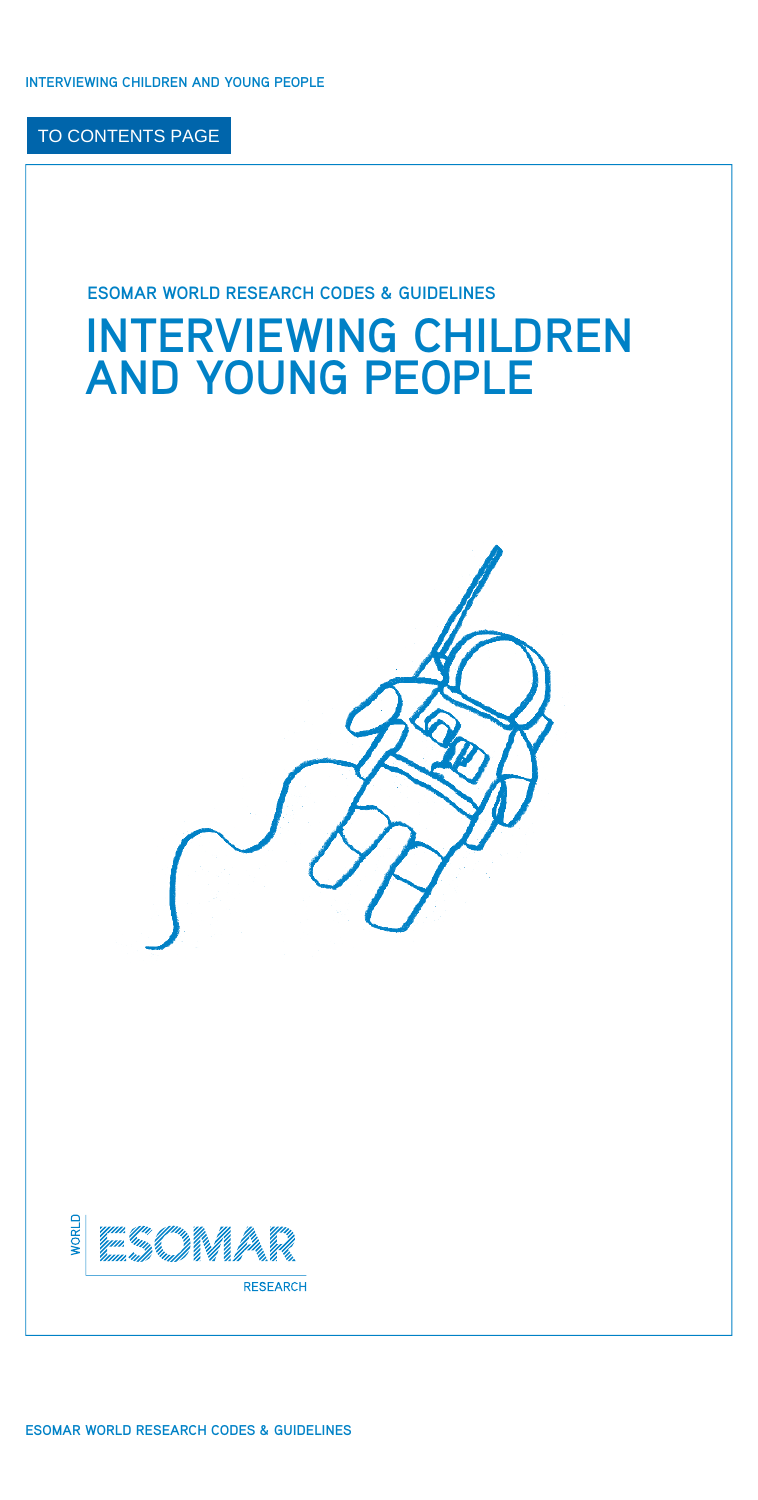All ESOMAR world research codes and guidelines, including latest updates, are available online at [www.esomar.org](http://www.esomar.org)

**Copyright © ESOMAR 1999 Latest reprint: 2009**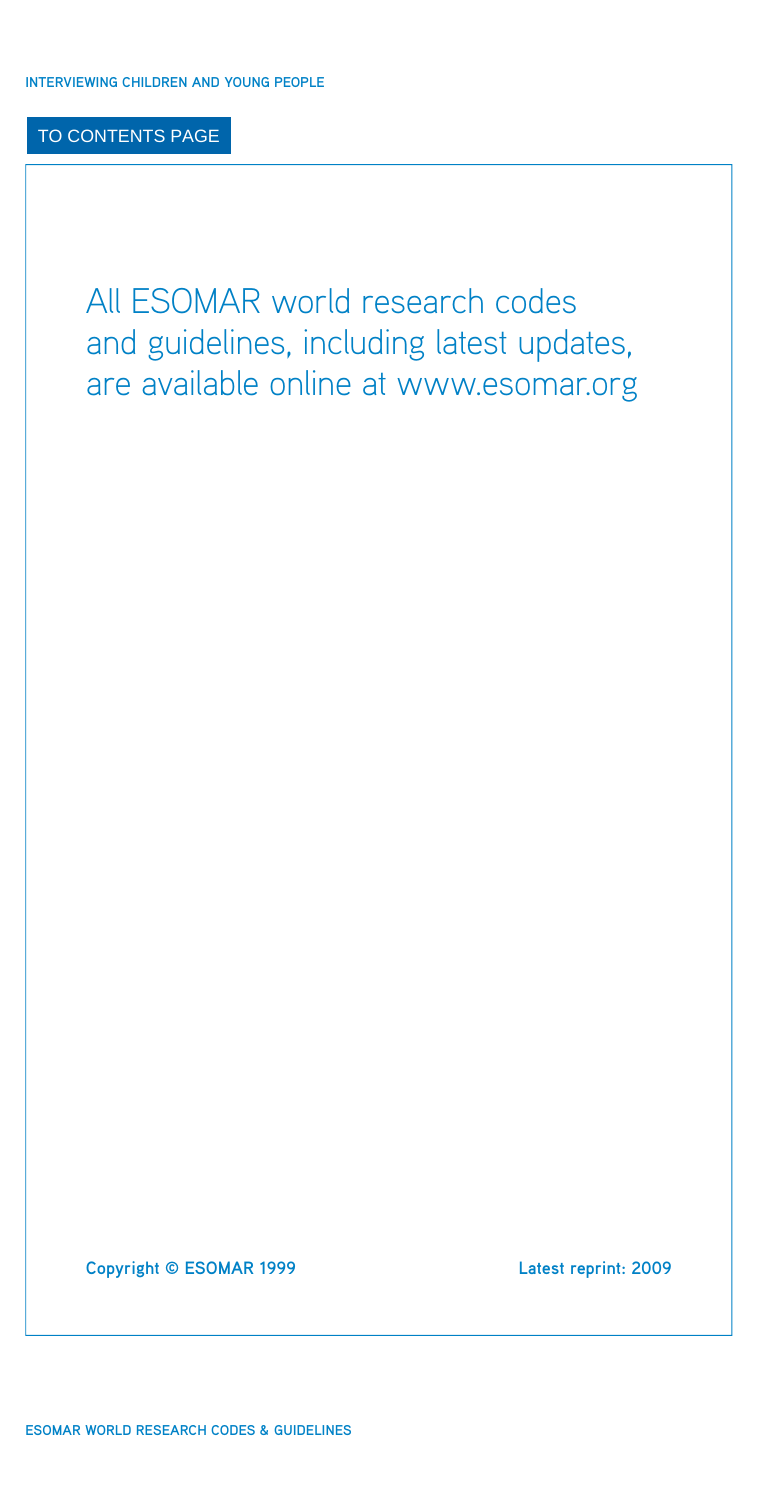## **ESOMAR WORLD RESEARCH CODES & GUIDELINES**

## **INTERVIEWING CHILDREN AND YOUNG PEOPLE**

## **CONTENTS**

| Introduction | ⌒ |
|--------------|---|
| Requirements |   |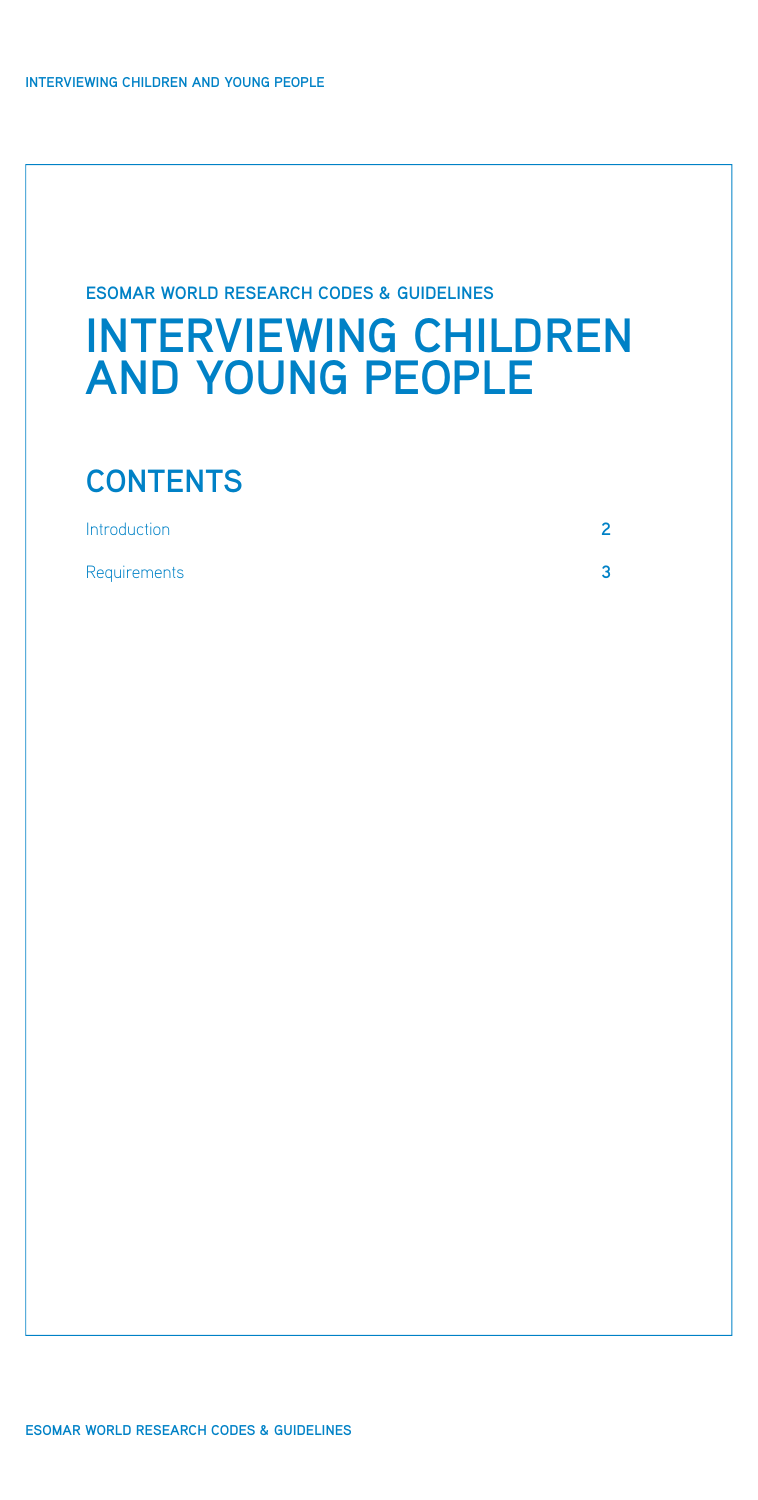#### <span id="page-3-0"></span>**ESOMAR WORLD RESEARCH CODES & GUIDELINES**

## **INTERVIEWING CHILDREN AND YOUNG PEOPLE**

## **INTRODUCTION**

A considerable amount of survey research is carried out among children and young people for both economic and sociological purposes. This is a legitimate and valuable form of research [but, as the ICC/ESOMAR International](http://www.esomar.org/uploads/pdf/professional-standards/ICCESOMAR_Code_English_.pdf) Code points out, it calls for special care and precautions on the part of the researcher. This Guideline specifies in more detail what such "special care" involves. It concentrates on the ethical issues involved and does not deal with the technical problems of such research.

In carrying out such research:

- the welfare of the children and young people themselves is the overriding consideration - they must not be disturbed or harmed by the experience of being interviewed
- the parents or anyone acting as the guardian of any child or young person taking part in a research project must be confident that the latter's safety, rights and interests are being fully safeguarded
- the interviewers and other researchers involved in the project must be protected against any misunderstandings or possible allegations of misconduct arising from their dealings with the children or young people taking part in that project

the authorities, and the public generally, must be confident that all research carried out with children and young people is conducted to the highest ethical standards and that there can be no question of any possible abuse of the children or young people involved.

One difficulty is that at present there is no common international definition of "child", "young person" etc. Even within a single country the definition may vary with the activity under consideration. Because it would be very difficult to agree any general definition based on factors such as the child's cognitive powers, to fulfil the objectives outlined above, this Guideline takes a straightforward, practical approach to the issue. The following procedure should therefore be adopted when carrying out research among children and young people:

1. The researcher must conform to any relevant definitions incorporated in any National Code of Conduct Practice and/or in national legislation. 2. Where no such specific national definitions exist, a "child" is to be defined as "under the age of 14", and a "young person" as "aged 14-17".

It does not appear practicable to try to set out in detail different rules for

**2**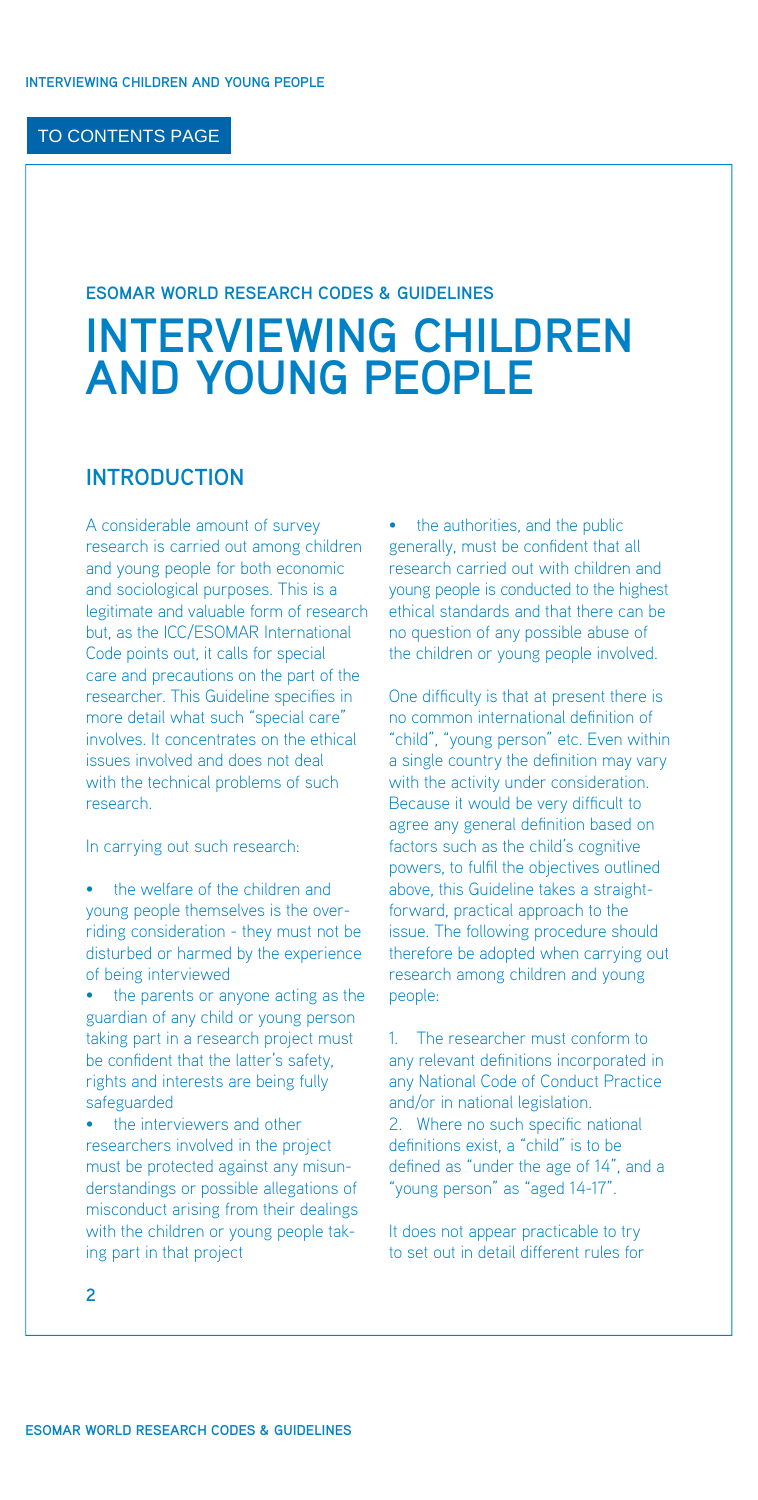<span id="page-4-0"></span>different age groups. Although a child of 7 and a child of 13 often cannot sensibly be asked the same questions or about identical topics, this issue is usually more a matter of common sense and good research practice rather than one of ethics. However, researchers must be alert to situations where the sensitive nature of the research or the circumstances of the interview mean that exceptional care is called for in interviews with children and young people from any age-group. A key criterion must always be that when the parent or other person responsible for the child hears about the content or circumstances of the interview, no reasonable person would expect him or her to be upset or disturbed.

In addition, the interviewing of children and young people must in all respects conform to the general Rules set out [in the main ICC/ESOMAR International](http://www.esomar.org/uploads/pdf/professional-standards/ICCESOMAR_Code_English_.pdf)  Code, as well as to the requirements of data protection and other relevant legislation and to any National Code of Research Practice.

### **REQUIREMENTS**

#### **(a) In the case of children under 14**

1. Where a survey is being carried out within a "protected environment" - i.e. a location such as a school or leisure centre where some person in authority has overall responsibility for the protection of the child - then the permission of the relevant adult overseeing that location (such as a teacher) must be obtained before conducting any interview.

2. In any other environment - e.g. in the home, or in the street or some other public place - the permission of a parent, guardian or other person on whom the parent has conferred responsibility for the child (e.g. a child-minder, au pair or neighbour) must be obtained before the child is approached for an interview. A child must not under any circumstances be approached for an interview unless he or she is accompanied by an adult.

3. When requesting permission to carry out an interview, sufficient information must be given to the person responsible for the child for him or her to reach an adequately considered decision about giving such permission. Where it is not practicable for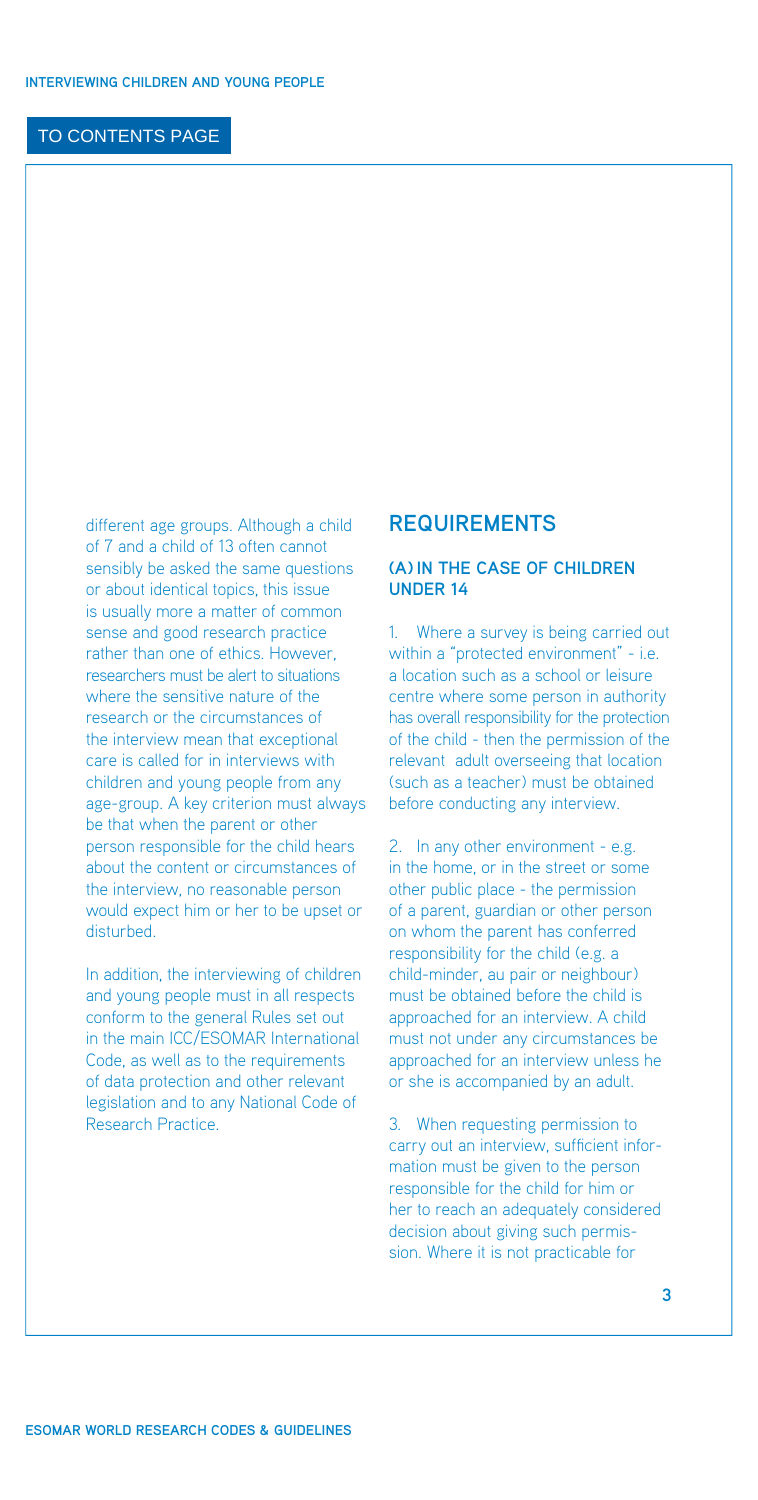that person to see or hear the actual questions to be asked, the subject and general nature of the interview must be explained, together with an explanation of any potentially sensitive or embarrassing questions etc. The identity of the person giving the permission for the interview should be noted but it is normally unnecessary for the permission to be obtained in writing.

4. When carrying out interviews with children it is normally desirable that some responsible adult (apart from the interviewer) remains close at hand while the interview is carried out. This is especially important in the case of in-home interviews. However it is not necessary that this person is actually present in the same room - this may be undesirable in certain cases for methodological reasons, e.g. where it might introduce some bias in the responses.

5. If the child is to be asked to test any product, the responsible person must be allowed to see this and (if they wish) to try it themselves.

#### **(b) In the case of ALL children and young people**

6. In cases involving the testing of any products the researcher must take special care to check:

• that these are safe to consume (e.g. foods, confectionery) or to handle (e.g. toys). The researcher must confirm this (normally in writing) with the supplier of the product even though the latter may be legally liable for any adverse effects caused by the product;

• that the child or young person does not suffer from any relevant allergy (e.g. to products containing nuts);

• that children and young people do not become involved in any illegal action (e.g. the under-age consumption of alcoholic products);

• wherever practicable the views of parents or guardians about products they would not wish the child or young person to try are also complied with.

7. The researcher must take into account the degree of maturity of the child or young person involved when considering what subjects may or may not be safely dealt with in an interview. While it may be imperative to avoid certain subjects when interviewing children (e.g. a topic which might frighten the child), the same subject might quite safely be covered with young people if the appropriate precautions are taken. This again is a question of good research practice as much as of ethics. Examples of topics where special care is needed when interviewing children and young people are ones

**4**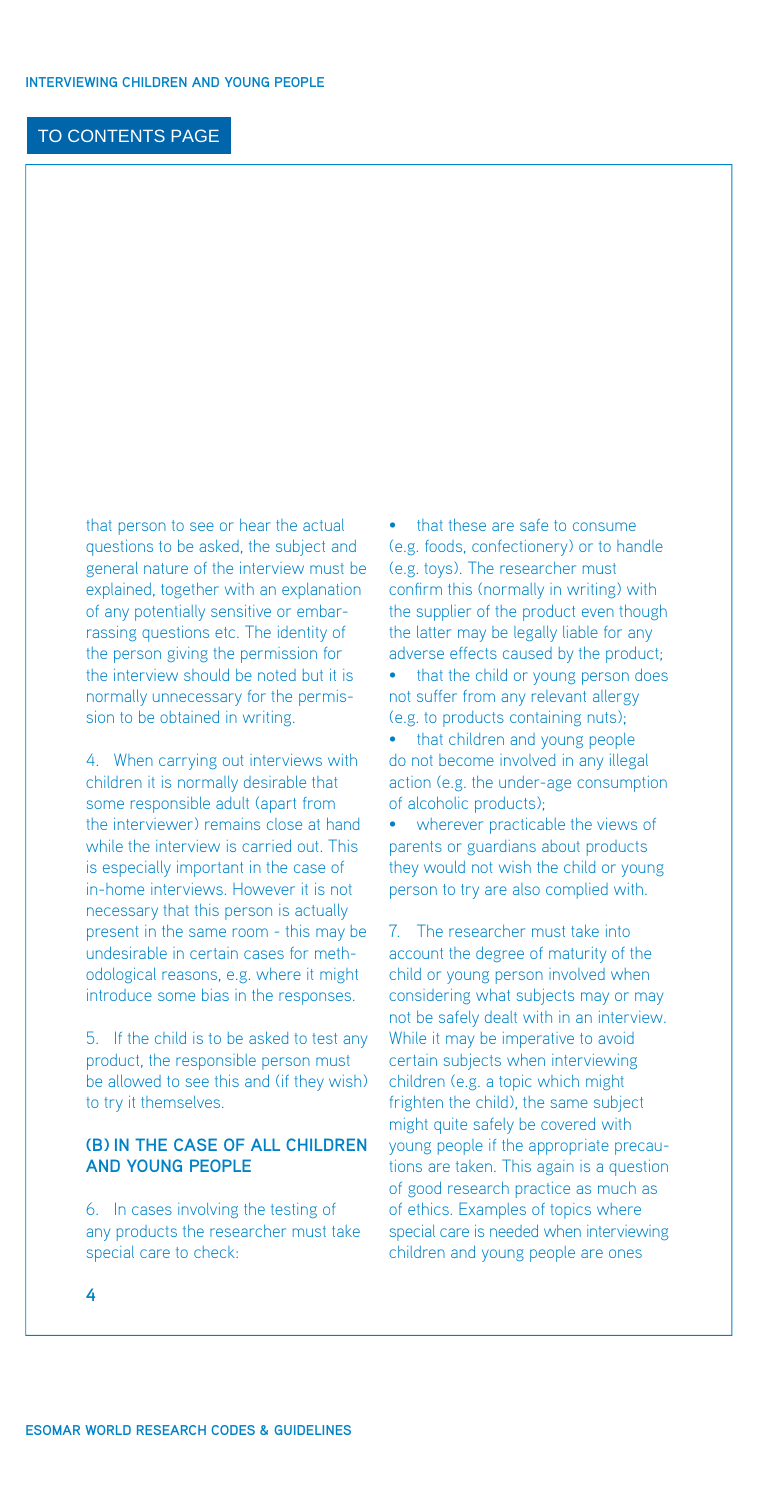which could disturb or worry them, such as their relationships with others in their peer group, or ones which risk creating tensions between them and their parents.

8. There are sometimes valid and important reasons (e.g. in helping to guide social policies) for covering research topics of the kinds where special care is needed as referred to in point 7. When this is the case it is essential both that a full explanation of this is given to the responsible person (certainly in the case of a child, and if possible even in the case of a young person aged 14-17) and their agreement obtained; and also that steps are taken to ensure that the child or young person is not worried, confused or misled by the questioning.

9. It is not generally necessary to use special types of interviewers for surveys among children and young people. Many experienced interviewers are quite capable of being trained for such work. However, it is very important that anyone who is going to carry out such interviewing is carefully screened for their suitability for this responsibility, given the growing concern of parents and the general public about the protection of young people and especially of children. The manner and behaviour of interviewers vis-à-vis children must

clearly be such as to inspire confidence and not suspicion among the public. Whether working full-time or part-time the interviewers should be given special training for such work, including, in particular, the precautions to be taken, the correct methods of obtaining permission, the special steps needed to establish good rapport with children, etc. Interviewers must be familiar with, and conform to, the requirements of both this Guideline [and the main ICC/ESOMAR International](http://www.esomar.org/uploads/pdf/professional-standards/ICCESOMAR_Code_English_.pdf)  Code, and any national code of conduct or guideline on interviewing children and young people.

10. In the case of telephone - and even more, Internet - surveys it may often be more difficult to establish the age of the respondent when making the first contact and also to obtain the necessary permission for an interview from the appropriate responsible person. However, despite these difficulties the researcher should still try to follow the principles set out in this Guideline. This may mean that certain types of surveys should not be undertaken; if in doubt - or in the rare cases where some alternative procedure might seem more appropriate - the researcher should [consult the ESOMAR Professional](http://www.esomar.org/index.php/professional-standards.html) Standards Committee or the national research society.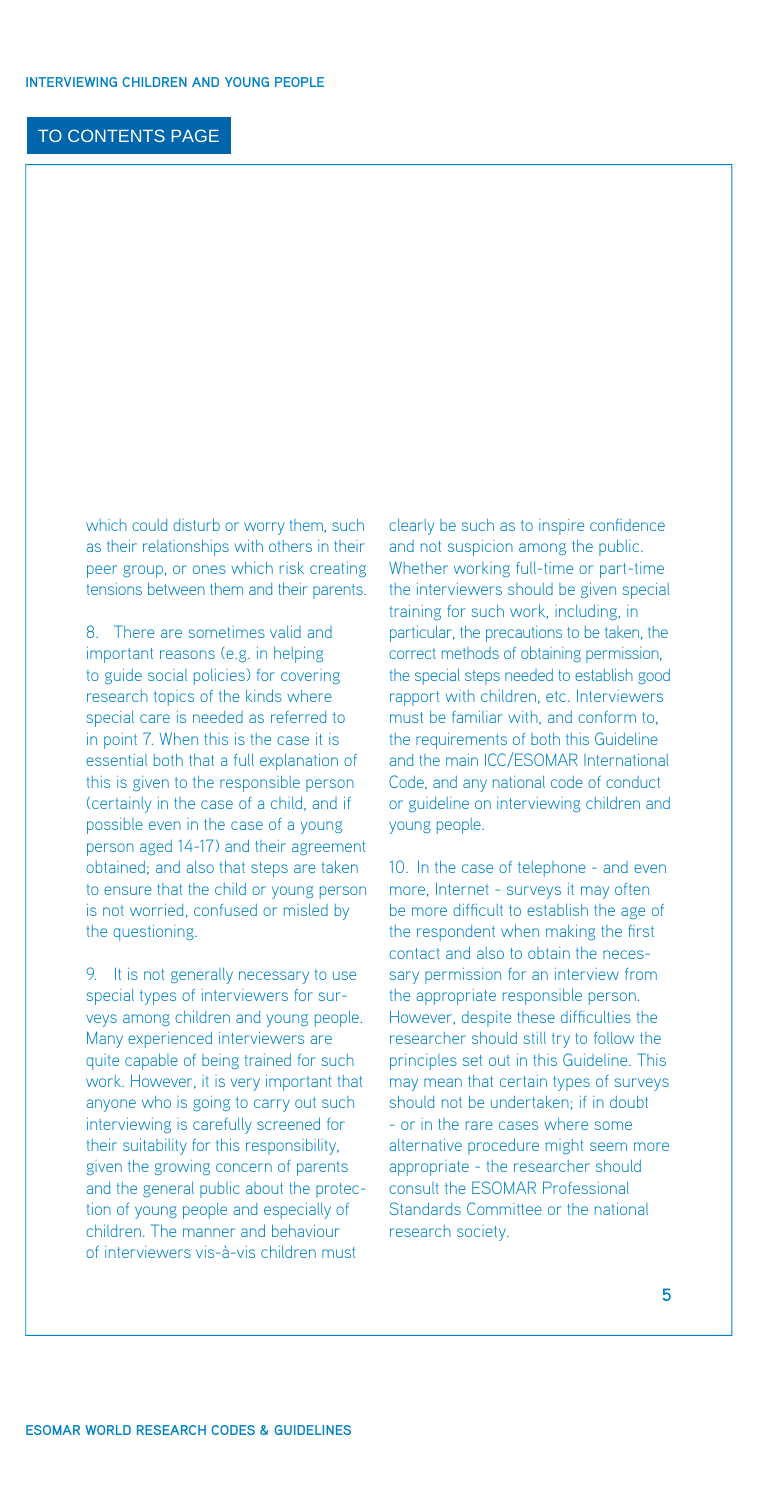**[ESOMAR](http://www.esomar.org/index.php/contact.html) Eurocenter 2 Barbara Strozzilaan 384 1083 HN Amsterdam The Netherlands Tel +31 20 664 2141 Fax +31 20 664 2922 E-mail professional.[standards@esomar.org](mailto:standards@esomar.org)  [www.esomar.org](http://www.esomar.org)**